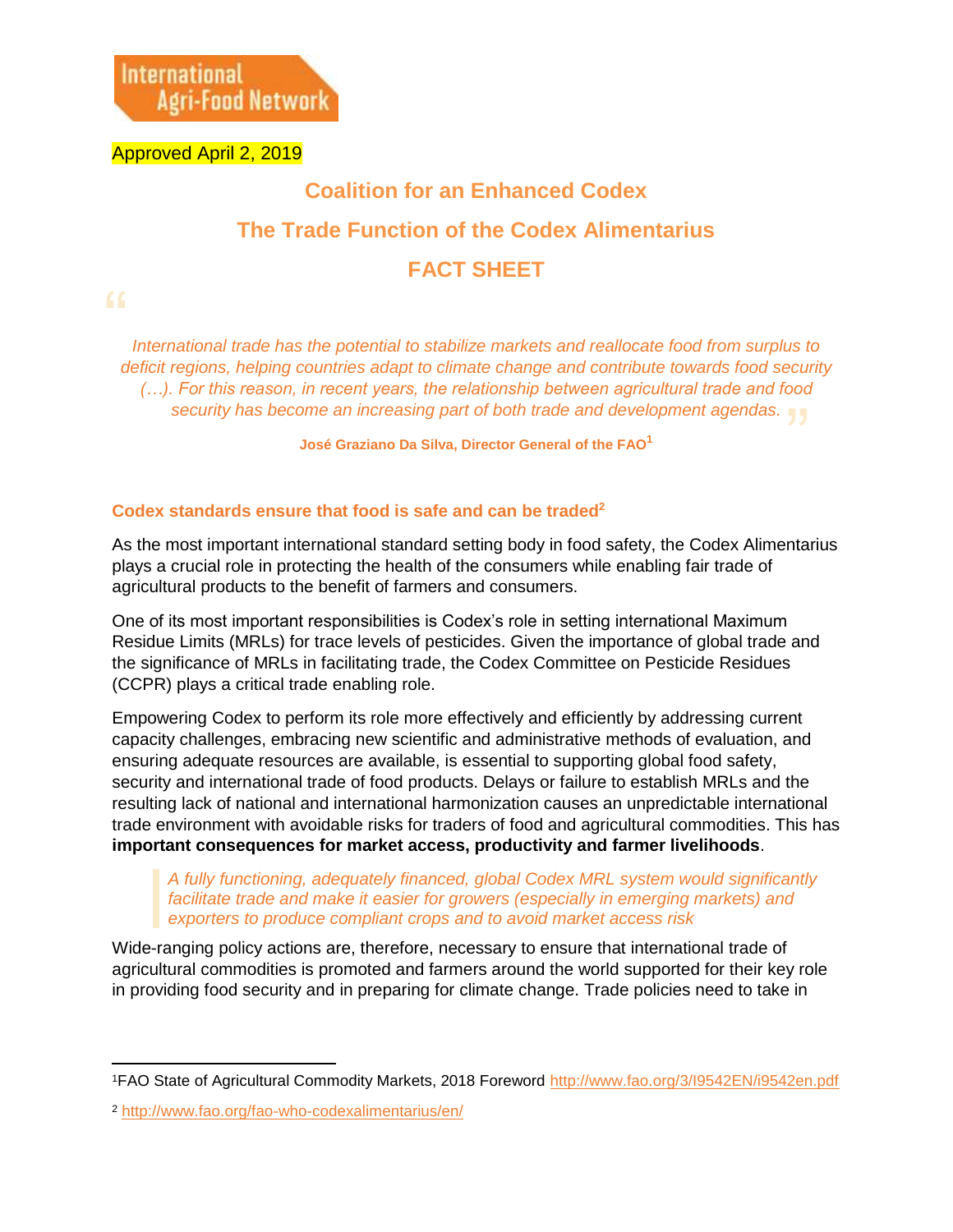consideration **the adaptive role of trade**, while supporting the achievement of Sustainable Development Goal 2.

Such policy action should be about empowering Codex to perform its role more effectively and efficiently by:

- Addressing current capacity challenges,
- Embracing new scientific and administrative methods of evaluation, and
- Ensuring adequate resources are available.

## **MRLs play a key role in allowing the trade of agricultural commodities**

When agricultural commodity shipments either do not comply with MRLs set in the importing country or when there are missing MRLs, rejections at import can occur for many reasons due to missing MRLs and misaligned MRLs between country of export and importing countries. Delays in the establishment of MRLs at the international level and the resulting lack of harmonisation have important consequences for market access, productivity and farmer livelihoods.

Having CODEX MRLs in place is fundamental. Having an MRL set at the limit of detection can impact any country be it from the Global North or Global South and the trade cannot work to zero tolerance policies. It also underlines the importance of the WTO notification process involving key stakeholders and giving them the ability to provide comments. Industry and farmer associations spend significant resources tracking MRLs and working with producers to ensure compliance. Having a robust set of international standards within an up to date global database in place, such as a more populated list of Codex MRLs, alleviates the variances between countries and reduces the risk when growing and selling crops to various markets.

We need a global harmonized process for MRL setting and enhancements to Codex Alimentarius to have more efficient and timely MRL-setting processes to achieve greater food safety, facilitate global trade, and improve farmers' livelihoods; in particular, those of smallholder farmers around the world. <sup>3</sup>

## **Elevating the trade perspective at Codex**

l

Greater attention and increased awareness of the trade facilitation role played by CCPR is required. Incorporating a trade perspective into a deliberation does not reduce its scientific validity or food safety and security mandate.

MRLs established by national authorities should also be considered for their role in avoiding unnecessary trade impediments that have no impact on food safety.

Both safety and trade aspects should be taken into account. National CCPR delegations should be encouraged to take decisions in agreement with their relevant trade experts and to include delegation members that are trade and risk management experts (in addition to food safety

<sup>&</sup>lt;sup>3</sup> For more information on the impact of missing MRLs: [https://agrifood.net/documents/codex/275-case](https://agrifood.net/documents/codex/275-case-studies-on-missing-mrls)[studies-on-missing-mrls](https://agrifood.net/documents/codex/275-case-studies-on-missing-mrls)